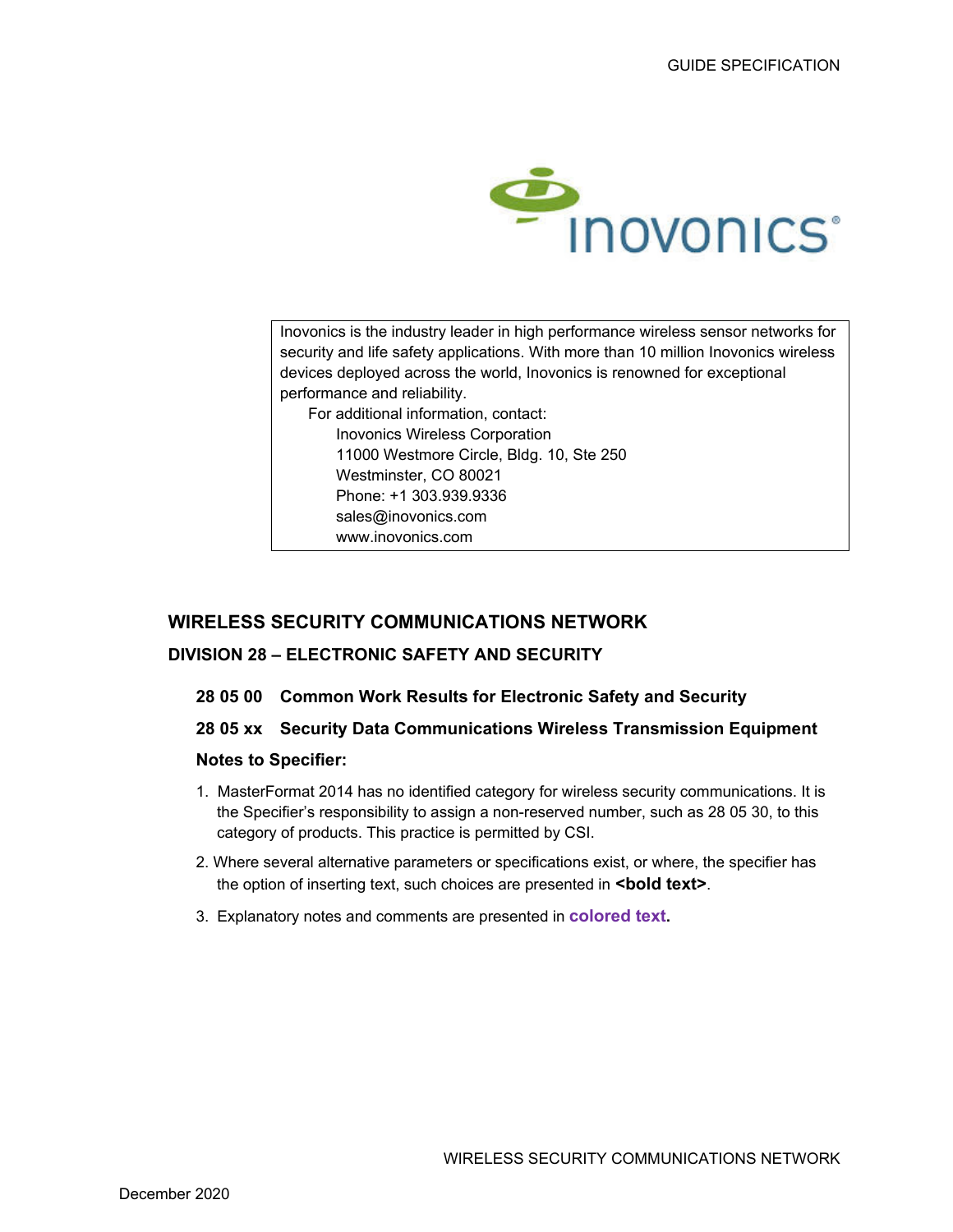# **WIRELESS SECURITY COMMUNICATIONS**

# **PART 1 GENERAL**

#### **1.01 SUMMARY**

- A. Section includes requirements for a wireless communications network for security and safety applications.
- B. Products A wireless mesh network system, operating in the 902-928 MHz range, to include receiver or gateway, end devices (sensors/transmitters), and repeaters, providing a complete wireless security communications infrastructure.
- C. Related Requirements
	- 1. 27 50 00 Distributed Communications and Monitoring Systems
	- 2. 28 13 26.11 Wireless Access Control Devices
	- 3. 28 16 00 Intrusion Detection
	- 4. 28 26 00 Electronic Personal Protection Systems

#### **1.02 REFERENCES**

- A. Abbreviations
	- 1. API Applications Programming Interface
	- 2. EOL End of Line
	- 3. HTTP Hypertext Transfer Protocol
	- 4. NO Normally Open
	- 5. NC Normally Closed
	- 6. REST Representational State Transfer
	- 7. RFI Radio Frequency Interference
- B. Definitions
	- 1. Broadcast messaging Radio messaging where end-devices broadcast multiple, redundant rounds for each message, which are then echoed by repeaters, extending the range in all directions. Supports multiple repeater hops.
	- 2. Directed messaging Radio messaging using a combination of smart routing and message management to reduce RF traffic and allow larger wireless networks. Due to the two-way requirements of directed messaging, a network coordinator must be used as an RF gateway. In a network using directed messaging, repeaters use a scheme of message management and acknowledgement to provide a highly reliable network with fewer transmissions per message. Directed messaging is more suitable for large systems. Multiple repeater hops and self-healing functionality are supported.
	- 3. RESTful API A system interface based on the REST software architecture, providing for web-based interfaces, typically using HTTP syntax.
- C. Reference Standards
	- 1. FCC 47 C.F.R. Part 15 Radio Frequency Devices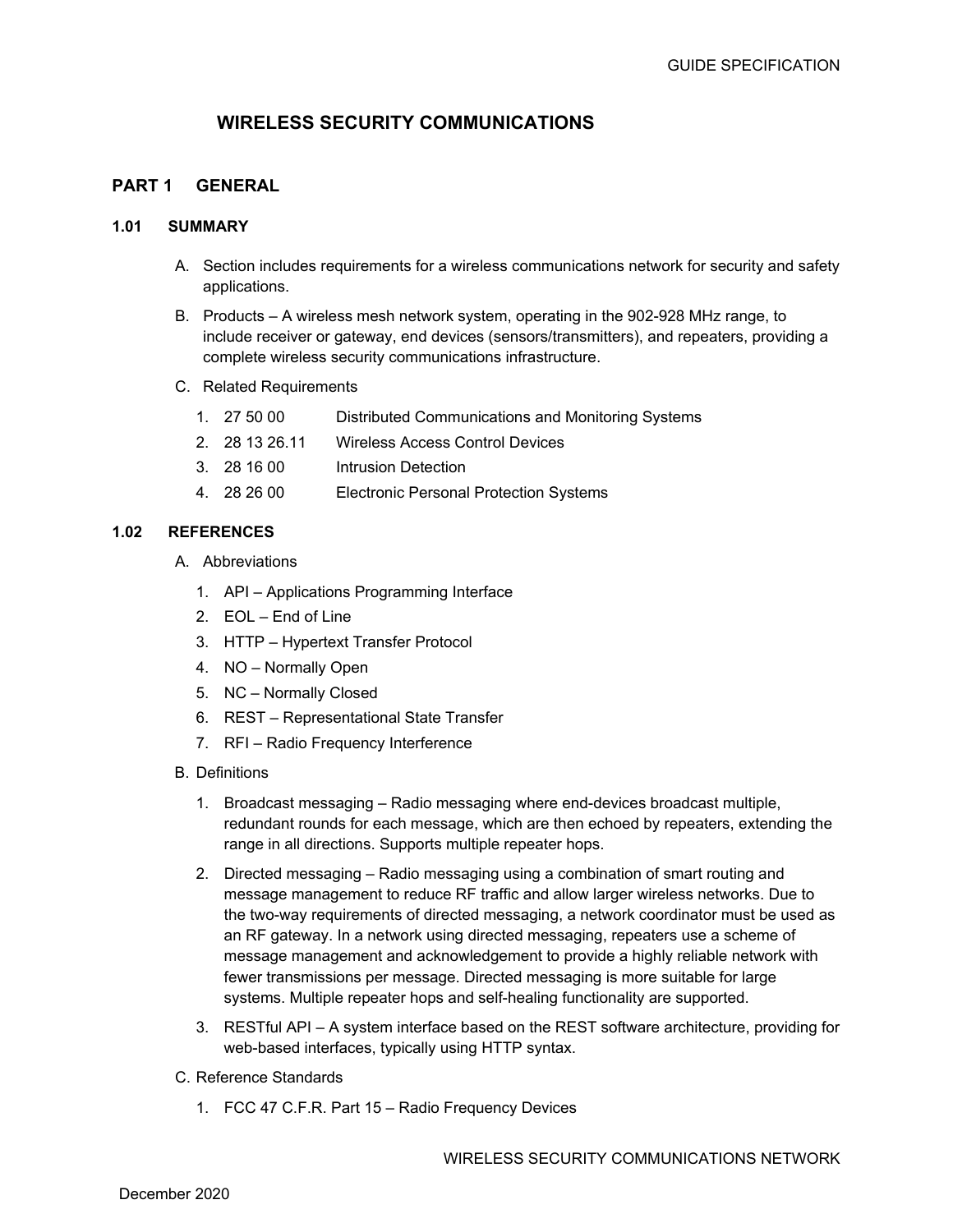- 2. FCC Part 90.219 Type Classification: Class A narrowband for LMR/SMR/ESMR frequency bands
- 3. ISO 18000-6C Parameters for Air Interface Communications at 860 MHz to 960 MHz, EPCglobal Class 1 Gen 2
- 4. UL 2560 Emergency Call Systems for Assisted Living and Independent Living Facilities

## **1.03 SUBMITTALS**

- A. Product Data
	- 1. Manufacturers' printed or electronic data sheets
	- 2. Manufacturers' instructions and installation and operation manuals
- B. Shop Drawings
- C. Test and Evaluation Reports
	- 1. Wireless site survey

**A wireless site survey with appropriate Inovonics site survey kit is highly recommended for estimating the number of repeaters for large installations or difficult RF environments.** 

D. Delegated Design Submittals

**List required submittals for those design activities to be performed by Contractor's licensed professional, if applicable.** 

#### **1.04 CLOSEOUT SUBMITTALS**

- A. Maintenance Contracts
- B. Operation and Maintenance Data
- C. Warranty Documentation
- D. Test and Evaluation Reports
- E. Record Documentation
	- 1. Annotated drawings
	- 2. Project manuals
	- 3. List of products used

#### **1.05 MAINTENANCE MATERIAL SUBMITTALS**

- A. Spare parts
- B. Test equipment

#### **1.06 QUALITY ASSURANCE**

- A. Qualifications
	- 1. Manufacturer Manufacturer shall be ISO 9001 certified with at least 5 years experience producing 900 MHZ wireless transmission equipment.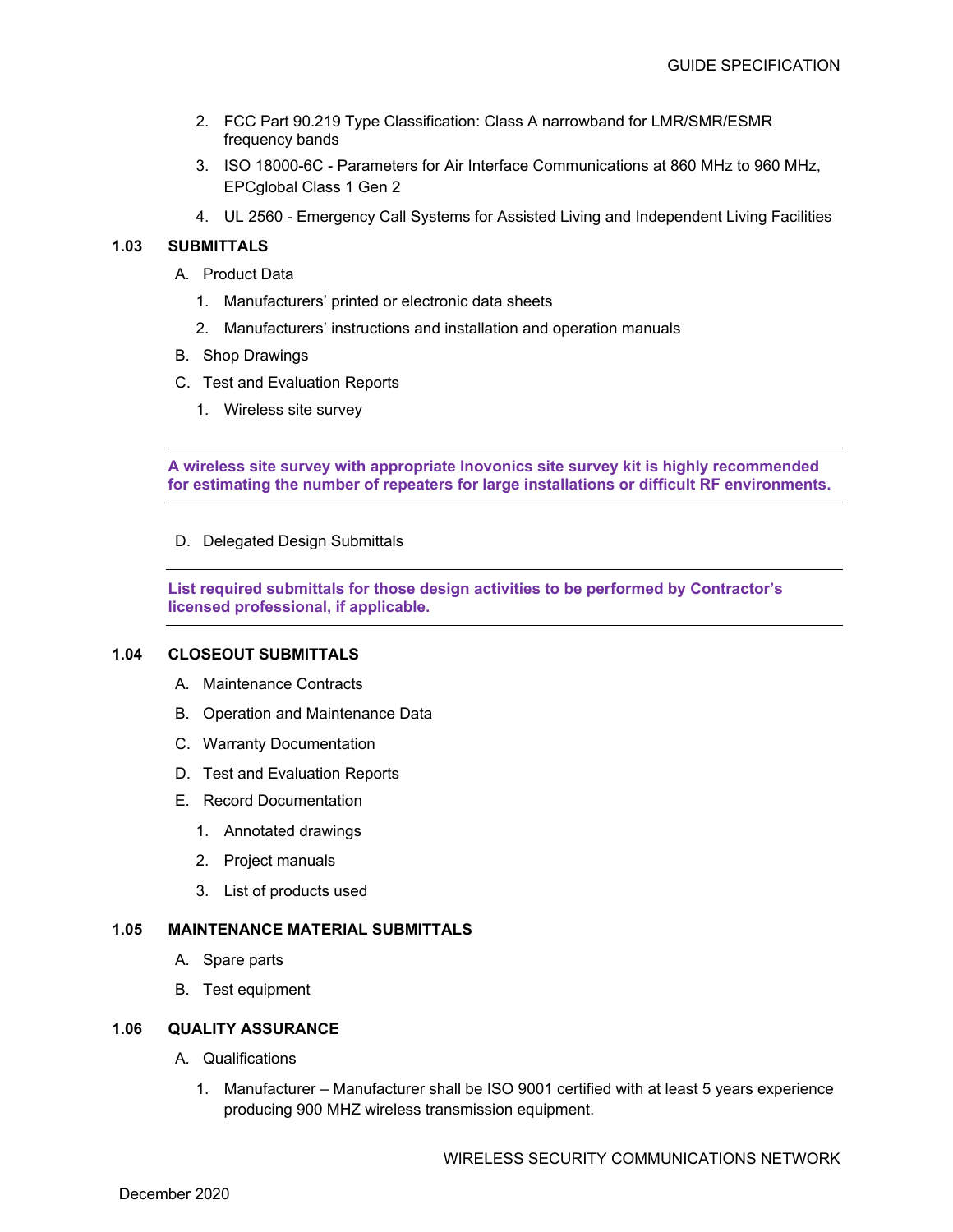- B. Testing
	- 1. Prior to equipment procurement and installation, a wireless site survey shall be conducted to determine the optimal placement for transmitting and receiving components of the wireless security communication network.

## **1.07 DELIVERY, STORAGE, AND HANDLING**

A. The Contractor shall transport and store the system protected from mechanical and environmental conditions as designated by the manufacturer.

## **1.08 WARRANTY**

- A. Manufacturer shall provide a limited warranty for the equipment to be free of defects in workmanship and material under normal operating conditions for a minimum period of three years.
- B. Contractor shall provide a limited warranty for the system to be free of defects in workmanship and material under normal operating conditions for a minimum period of one year from the date of system acceptance by Owner.
	- 1. Contractor shall further support manufacturers' equipment warranties during and after expiration of system warranty.
- C. Any parts shown defective in workmanship or material during the warranty period shall be repaired, replaced or adjusted without charge.
- D. The system shall be supported with service and replacement parts available for a period of 5 years from the date of product shipment.

- END OF SECTION -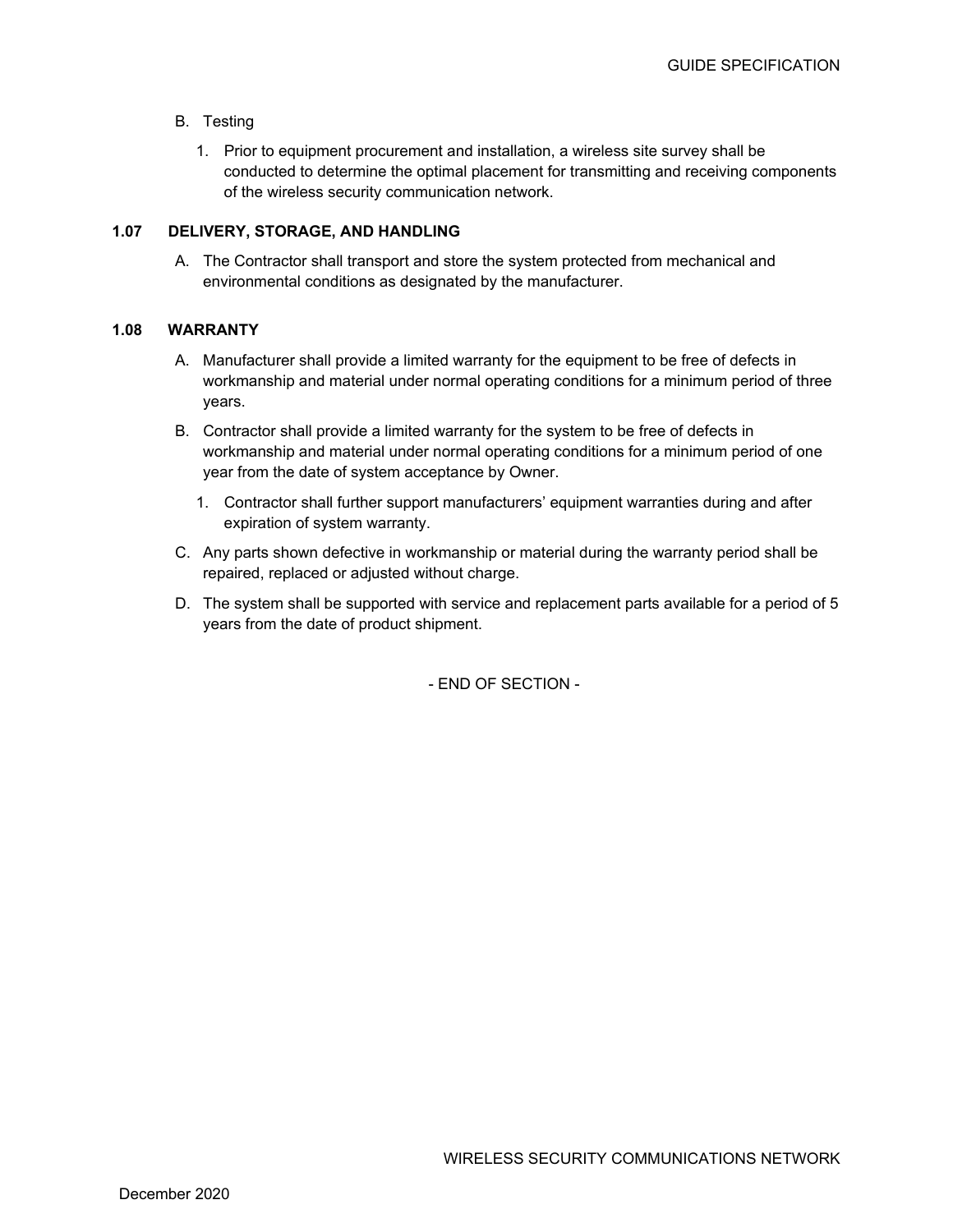# **PART 2 PRODUCTS**

## **2.01 EQUIPMENT**

- A. Manufacturer: Inovonics Wireless Corporation 11000 Westmoor Circle, Building 10, Suite 250 Westminster, CO 800271 Phone: +1 303.939.9336 sales@inovonics.com www.inovonics.com
- B. Model(s): EchoStream
- C. Alternates: None

## **2.02 GENERAL DESCRIPTION**

- A. The wireless communications security network (wireless network) shall consist of wireless sensors/transmitters, compatible receiver/transceiver, and wireless repeaters as needed.
- B. The wireless network shall be spread spectrum with frequency hopping, operating in the 902 - 928 MHz range.
- C. The wireless network shall be a self-forming and self-healing mesh network with the capability for repeaters to pass messages to neighboring repeaters.
- D. Transmission over the wireless network shall employ spread spectrum technology creating redundant messages on multiple, different channels across the approved frequency band in order to achieve radio frequency interference avoidance
- E. The wireless network shall be capable of managing more than 500 transmitters and at least 25 repeaters.
- F. The wireless network equipment shall be capable of supporting both broadcast messaging and directed messaging.
- G. Every component in the wireless network shall have the capability to be fully supervised.
- H. The wireless network shall employ UL listed components, allowing certification of the system.

## **2.03 TRANSMITTERS**

- A. Transmitters shall be available which incorporate or interface with sensors which monitor conditions and events or with manual activation devices.
- B. The Manufacturer shall have the following types of transmission devices available:
	- 1. Manually activated pendant transmitters portable transmitters, allowing body or fixed mounting, with options for up to four buttons for activation and communication of up to four alarm conditions. Additionally, manually activated pendant transmitters shall have the option of a low powered secondary radio protocol to aid in location determination.
		- a. Power: 3V lithium battery
		- b. Operating environment:  $32^{\circ}$  to  $140^{\circ}$  F, up to 90% relative humidity (non-condensing)
	- 2. Contact transmitters transmitters activated by the change in state of an attached NO/NC or device output, EOL status, wall tamper or case tamper.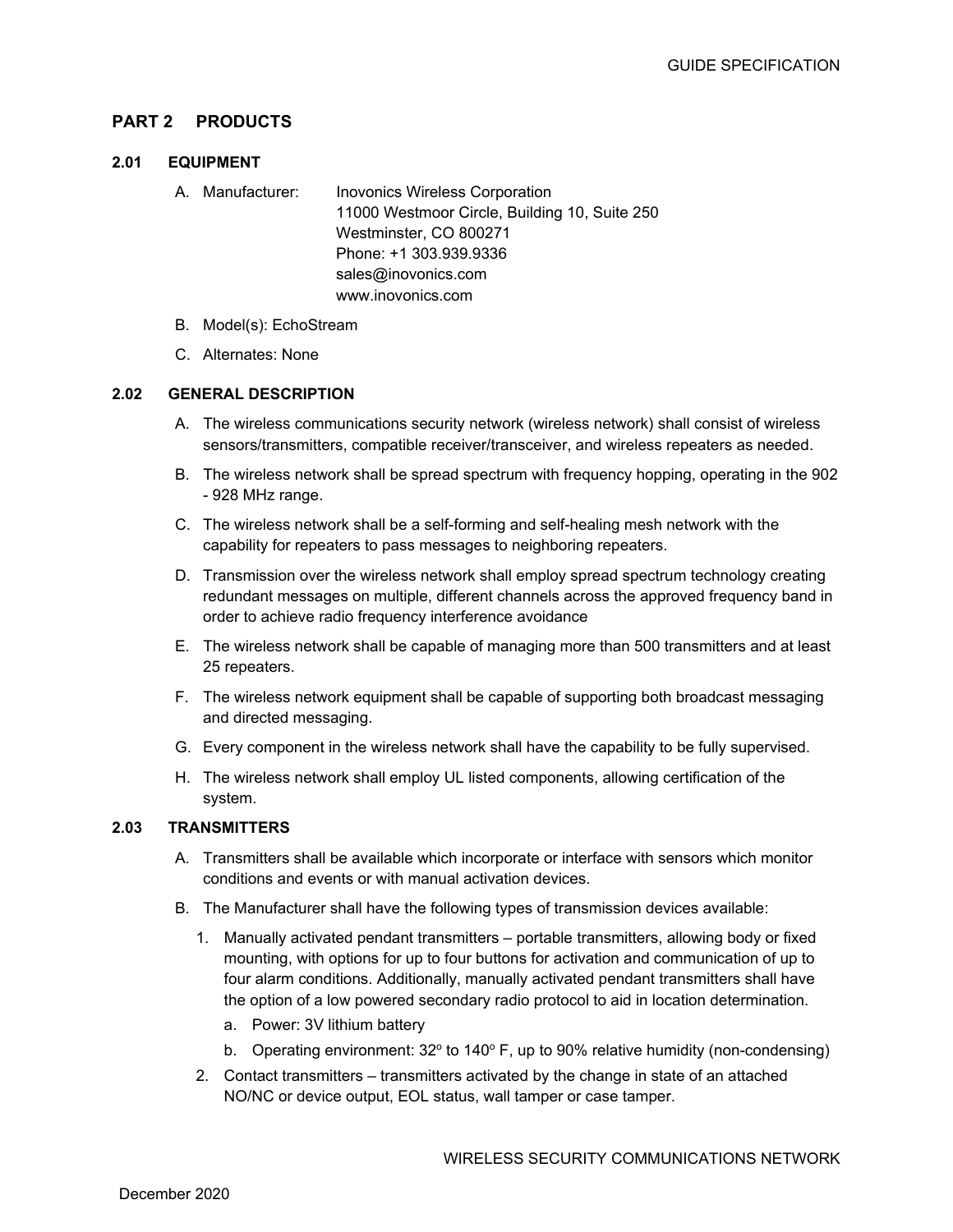- a. Power: 3V lithium battery
- b. Operating environment: -4 $\degree$  to 140 $\degree$  F, up to 90% relative humidity (non-condensing)
- 3. Motion detectors integrated motion sensor and transmitter employing digital signal processing technology.
	- a. Motion detections shall have the following features:
		- 1) Case tamper protection
		- 2) Availability in wall or ceiling mount configurations
		- 3) Pet immunity
		- 4) Option for long range lens
		- 5) Option for wall tamper transmission
	- b. Power: 3V lithium battery
	- c. Operating environment: -4 $\degree$  to 140 $\degree$  F, up to 90% relative humidity (non-condensing)
- 4. Specialized transmitters dedicated purpose transmitters including the following versions:
	- a. Infrared-based activity detector
		- 1) Operating environment:  $32^{\circ}$  to  $122^{\circ}$  F, up to 90% relative humidity (noncondensing)
	- b. Smoke/heat detector, suitable for residential applications
		- 1) RFI immunity: 20 V/m minimum; 0-1000 MHz
		- 2) Operating environment:  $32^{\circ}$  to 100 $^{\circ}$  F, 10 90% relative humidity (noncondensing)
	- c. Glass break detector
		- 1) Range: 25 feet
		- 2) Degrees of coverage: 360
		- 3) Operating environment: -4 $\degree$  to 140 $\degree$  F, up to 90% relative humidity (noncondensing)
	- d. Dual analog input transmitter transmits analog values periodically or upon significant change
		- 1) Provide transmission of analog values in the following selectable ranges:
			- a)  $0 5$  volts DC
			- b)  $0 10$  volts DC
			- c)  $4 20$  mA
		- 2) Measurement accuracy: 1%
		- 3) Measurement resolution: 16 bit
		- 4) Operating environment:  $-4^{\circ}$  to 140 $^{\circ}$  F, up to 90% relative humidity (noncondensing)
	- e. Temperature/humidity transmitter transmits values from an external or integral temperature and relative humidity sensing device
		- 1) Temperature accuracy: 0.5°
		- 2) Relative humidity accuracy: 2.0%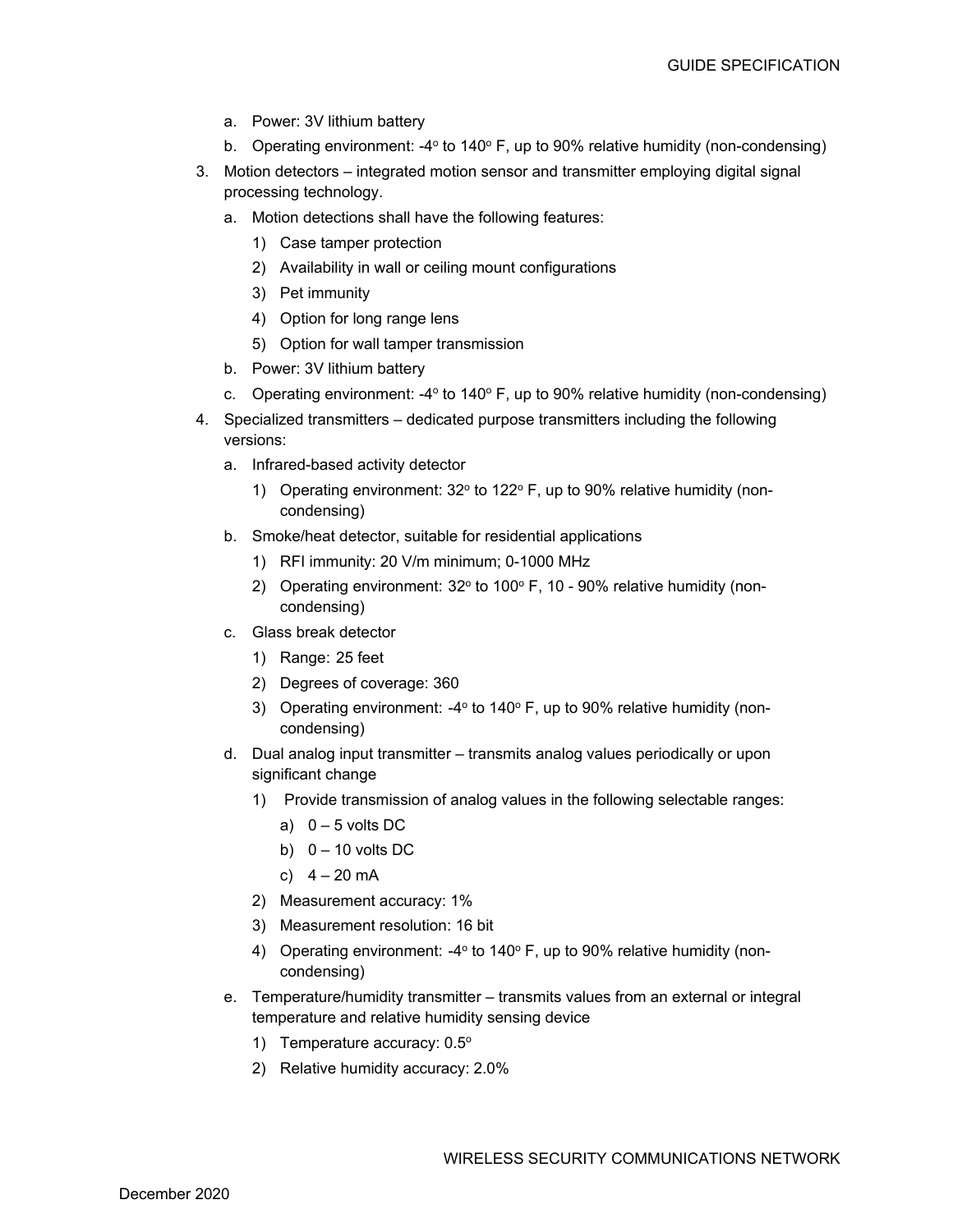- 3) Operating environment: -4 $\degree$  to 140 $\degree$  F, up to 100% relative humidity (noncondensing)
- f. Dual input binary switch transmitter
	- 1) Power: From attached device
	- 2) Operating environment:  $-4^{\circ}$  to 140 $^{\circ}$  F, up to 90% relative humidity (noncondensing)
- g. RS -232 serial data transmitter
	- 1) Maximum message size: 180 bytes
	- 2) Power: 3.6 5.5 volts DC (external)
	- 3) Operating environment: -4 $\degree$  to 140 $\degree$  F, up to 90% relative humidity (noncondensing)
- h. Submetering transmitter pulse counting device for utility metering and submetering
	- 1) Operating environment:  $-4^{\circ}$  to 140 $^{\circ}$  F, up to 90% relative humidity (noncondensing)
- i. Billtrap transmitter for cash drawers with delay option to avoid accidental activation
	- 1) Operating environment:  $-4^{\circ}$  to 140 $^{\circ}$  F, up to 90% relative humidity (noncondensing)

## **2.04 RECEIVERS**

- A. A Receiver shall be the interface between the wireless network and the application or equipment using the information from the devices or processes connected to the transmitters.
- B. Receivers shall provide antennae positioning diversity and advanced signal processing to minimize nulls (dead spots) and enhance performance in noisy RF environments.
- C. Receivers to interface via From C relay outputs with security control panels shall be available as follows, with the features indicated:
	- 1. 4-transmitter interface, representing 4 alarm zones
		- a. LED indication for each transmitter
		- b. 5 Form C relay outputs, one for each transmitter and one for fault
			- 1) Rating: 2A @ 28 VDC or 110 VAC
		- c. Configurable independent output modes:
			- 1) Follower
			- 2) Latching
			- 3) Momentary
			- 4) Toggle
		- d. Built in wireless programming routine
		- e. Security
			- 1) Case tamper protection
			- 2) Jam detection
			- 3) Internal placement of antennas
		- f. Power: 10 14 VDC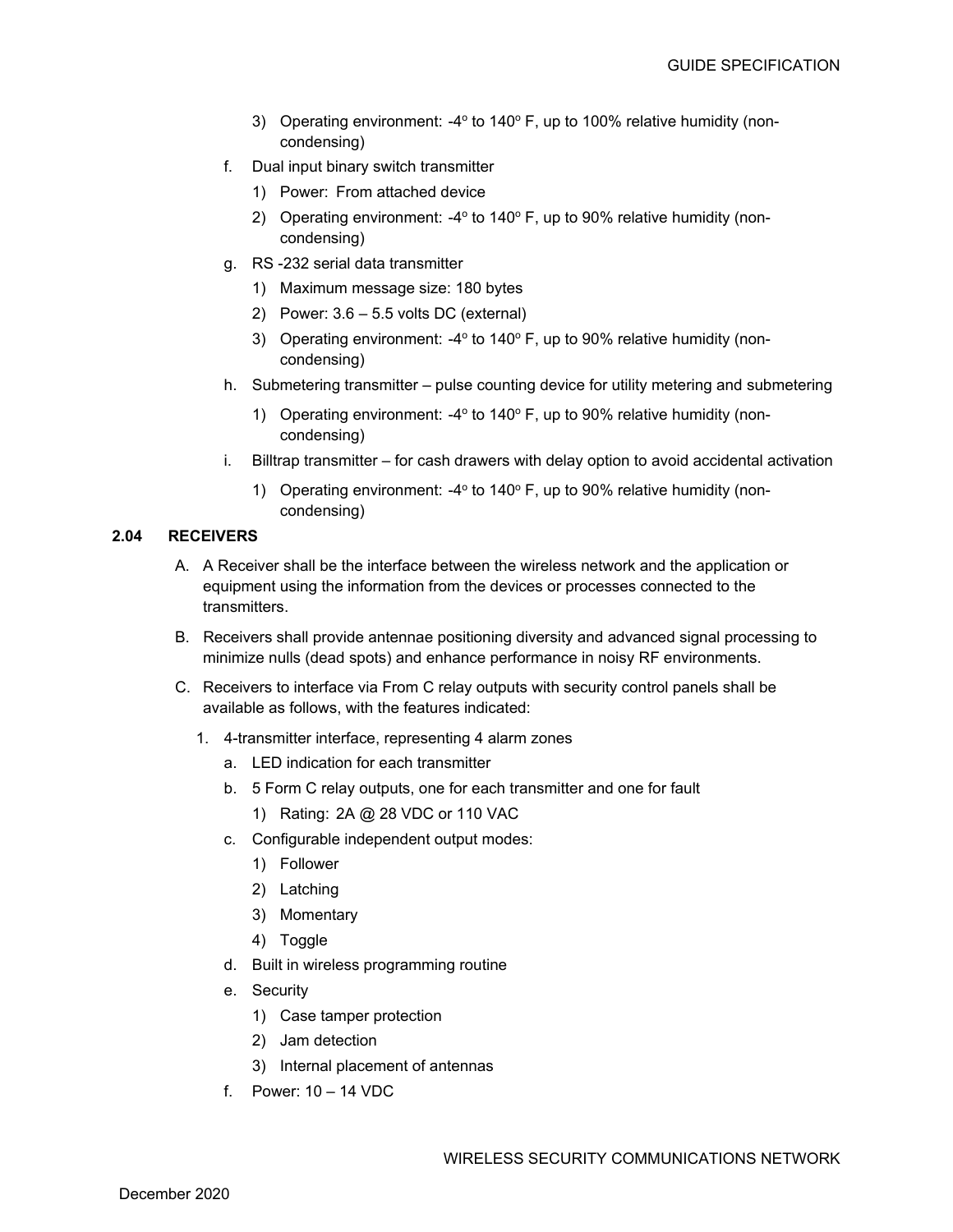- g. Operating environment:  $32^{\circ}$  to  $140^{\circ}$  F, up to 90% relative humidity (non-condensing)
- 2. 16-transmitter interface
	- a. Interfaces up to 16 transmitters and/or repeaters
		- 1) Supports single condition or multiple condition transmitters
	- b. 2 line display indicating
		- 1) Transmitter status
		- 2) Event log
		- 3) Signal strength
	- c. 6 Form C relay outputs, up to five for transmitters and at least one for faults
		- 1) Rating: 2A @ 28 VDC or 110 VAC
	- d. Configurable independent output modes:
		- 1) Follower
		- 2) Latching
		- 3) Momentary
			- a) Programmable output duration: 0.5 99.5 seconds
		- 4) Toggle
	- e. Built in wireless programming routine
	- f. Security
		- 1) Case tamper protection
		- 2) Jam detection
		- 3) Internal placement of antennas
	- g. Power: 10 14 VDC
	- h. Operating Environment:  $32^{\circ}$  to  $140^{\circ}$  F, up to 90% relative humidity (non-condensing)
- 3. 32-transmitter interface
	- a. Interfaces up to 32 transmitters and/or repeaters
		- 1) Supports single condition or multiple condition transmitters
	- b. 2 line display indicating
		- 1) Transmitter status
		- 2) Event log
		- 3) Signal strength
	- c. 12 Form C relay outputs, up to eleven for transmitters and at least one for faults
		- 1) Rating: 2A @ 28 VDC or 110 VAC
	- d. Configurable independent output modes:
		- 1) Follower
		- 2) Latching
		- 3) Momentary
			- a) Programmable output duration: 0.5 99.5 seconds
		- 4) Toggle
	- e. Built in wireless programming routine
	- f. Security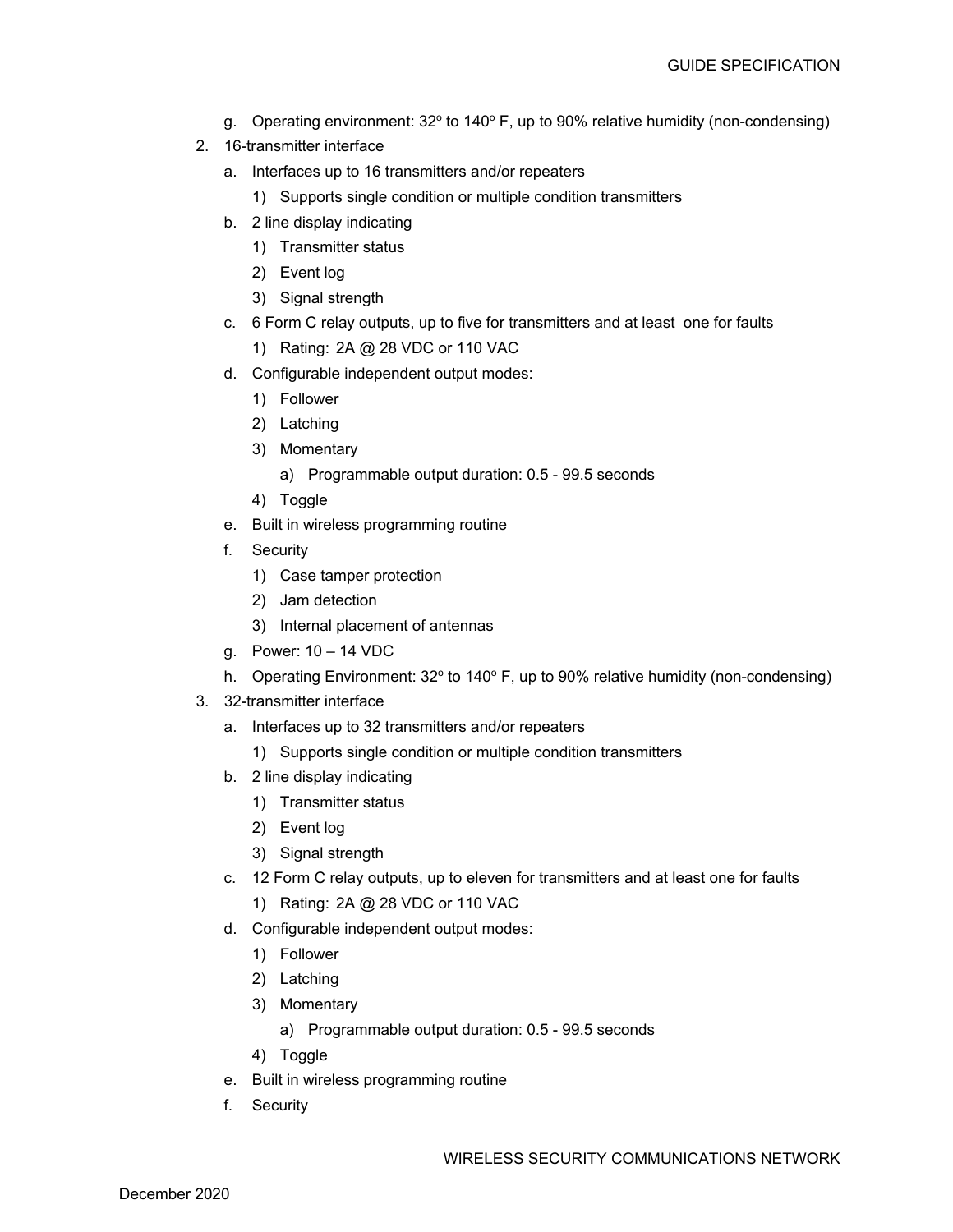- 1) Case tamper protection
- 2) Jam detection
- 3) Internal placement of antennas
- 4) Password protected access levels
- g. Power: 10 14 VDC
- h. Operating Environment:  $32^{\circ}$  to  $140^{\circ}$  F, up to 90% relative humidity (non-condensing)
- 4. Operating temperature for all receivers: 32° to 140° F
- D. Serial receivers to interface with applications and control panels shall be available to provide an RS-232 based data exchange.
	- 1. The RS-232 connection shall be supervised.
	- 2. Operating Environment:  $32^{\circ}$  to  $140^{\circ}$  F, up to 90% relative humidity (non-condensing)

**Inovonics has a large number of proven receiver integrations with panel manufacturers. Consult Inovonics Technical Support for the most recent list of supported products.** 

## **2.05 REPEATERS**

- A. Repeaters shall be available to amplify transmissions from transmitters in order to extend the range of the wireless network.
	- 1. Repeaters shall receive and retransmit signals while ignoring background electrical noise.
	- 2. The wireless network shall be capable of managing at least 25 repeaters.
	- 3. Mesh functionality of the wireless network with repeaters shall be supported, allowing repeaters to pass messages to neighboring repeaters.
	- 4. Repeaters shall be self-configurable and require no programming.
	- 5. Every repeater shall have an on-board lithium-ion backup battery to provide power for up to 24 hours.
	- 6. Power: 12 16.5 VAC or VDC.
	- 7. Repeaters shall be supervised for missing device, case tamper, wall tamper, AC power loss, and low back-up battery.
- B. The Manufacturer shall make repeaters available in both indoor and outdoor enclosures.
	- 1. Operating Environment:  $32^{\circ}$  to  $140^{\circ}$  F, up to 90% relative humidity (non-condensing).

## **2.06 LOCATORS**

- A. Locators shall be available to receive low-powered transmissions from transmitters in order to determine the location of portable transmitters.
	- 1. Locators shall receive and retransmit signals while ignoring background electrical noise.
	- 2. Locators shall be self-configurable and require no programming.
	- 3. Power: 12-24VAC 50/60 Hz or 12-24VDC (EN5061) 100-120VAC 50/60 Hz (EN5060)
	- 4. Locators shall be supervised for missing device.
- B. The Manufacturer shall make locators available in both indoor and outdoor enclosures, outlet, in-wall mounting.
	- 1. Operating Environment:  $20^{\circ}$ C ~ 75°C. -4° to 167° F, up to 90% relative humidity (noncondensing)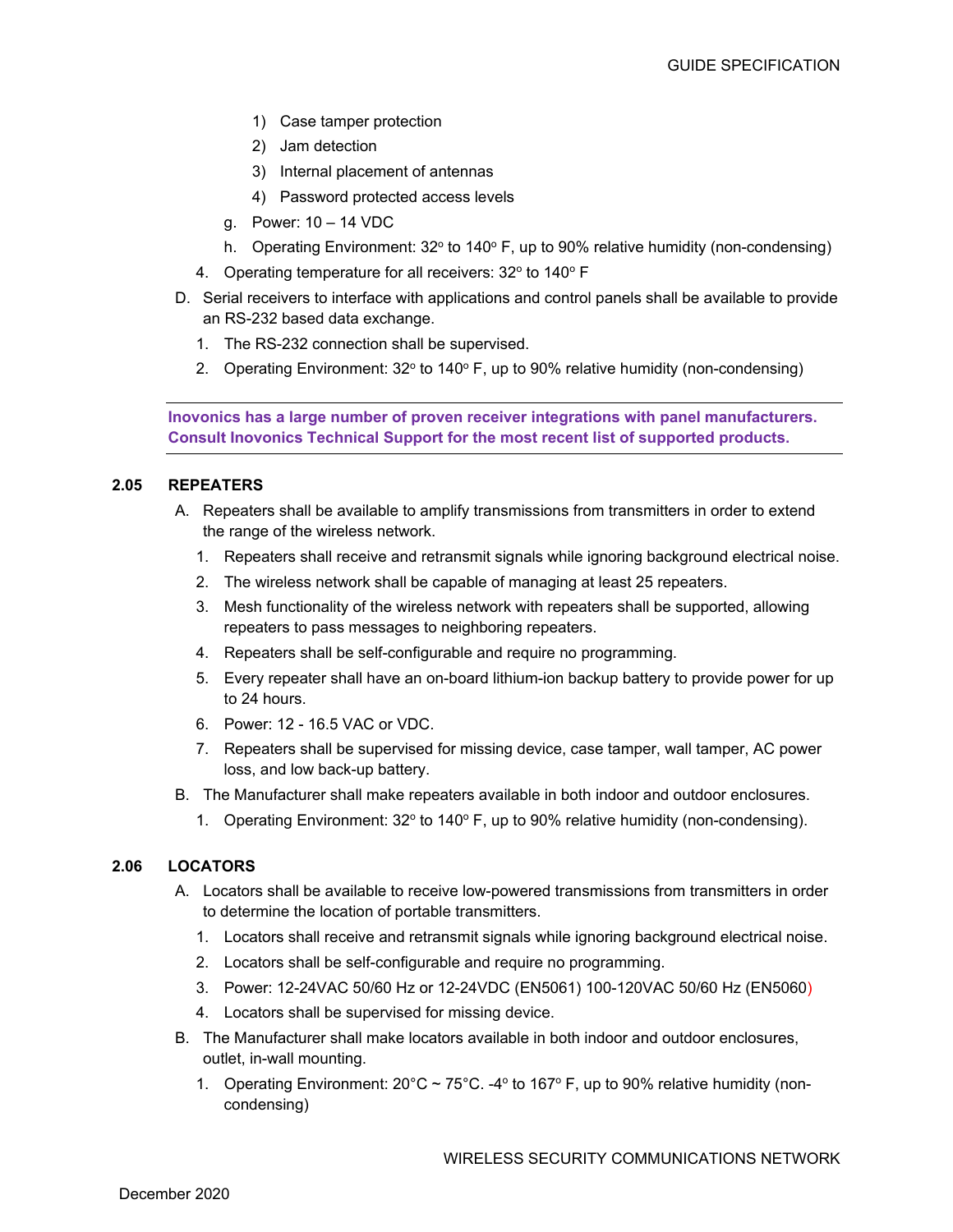## **2.07 AREA CONTROL GATEWAY**

- A. The Manufacturer shall provide for availability of an area control gateway receiver to serve as a bridge between the wireless network and TCP/IP communication over an Ethernet network.
	- 1. Interface: 10/100 Ethernet (RJ-45)
- B. A RESTful API shall be available for the Manufacturer to allow third party integration with standard web development tools.
- C. Area control gateway setup, configuration, and management tasks shall be achievable through a web browser interface.
	- 1. Supported browsers: Mozilla Firefox, v35 or later; Internet Explorer, v 11 or later
- D. The area control gateway shall log up to 3000 alarm, trouble, and system events.
- E. The area control gateway shall manage directed messaging signals throughout each affected link in the wireless network.
- F. Number of supported devices:
	- 1. Transmitters: 3000
	- 2. Repeaters: 500
- G. Power options
	- 1. 12 24 VDC, 500 mA
	- 2. PoE, IEEE 802.3at compliant
- H. Operating Environment:  $-4^{\circ}$  to 140 $^{\circ}$  F, up to 90% relative humidity (non-condensing)

## **2.08 MOBILE DURESS GATEWAY**

- A. The Manufacturer shall provide for availability of a mobile duress IP gateway to serve as a bridge between the wireless network and a cloud service to process and locate alarms.
	- 1. Interface: 10/100 Ethernet (RJ-45)
	- 2. Internet: DHCP (lease >30 sec); outbound connections allowed on: DNS (53/TCP+UDP), HTTPS (443/TCP), NTP (123/UDP), OTA (9000/TCP)
	- 3. In the case of an Internet connectivity outage received wireless messages are buffered and sent automatically to the cloud upon end of the outage. Able to store messages for 150 transmitters for 30 days reporting at 15 minute interval, or equivalent.
- B. Mobile duress gateway setup, configuration, and management tasks shall be achievable through a web browser by logging into the Mobile Duress Application.
	- 1. Static IP configuration possible via file loaded directly from a USB stick.
	- 2. Configuration for directed networks possible via file loaded directly from a USB stick, by default only supports broadcast networks. Requires a network coordinator to be present as well for directed network support.
	- 3. Firmware updates are pushed to the gateway over the Internet by the manufacturer.
- C. Power options
	- 1. 12 15 VDC or 12-14V AC, 16W
	- 2. PoE, IEEE 802.3af-2003 compliant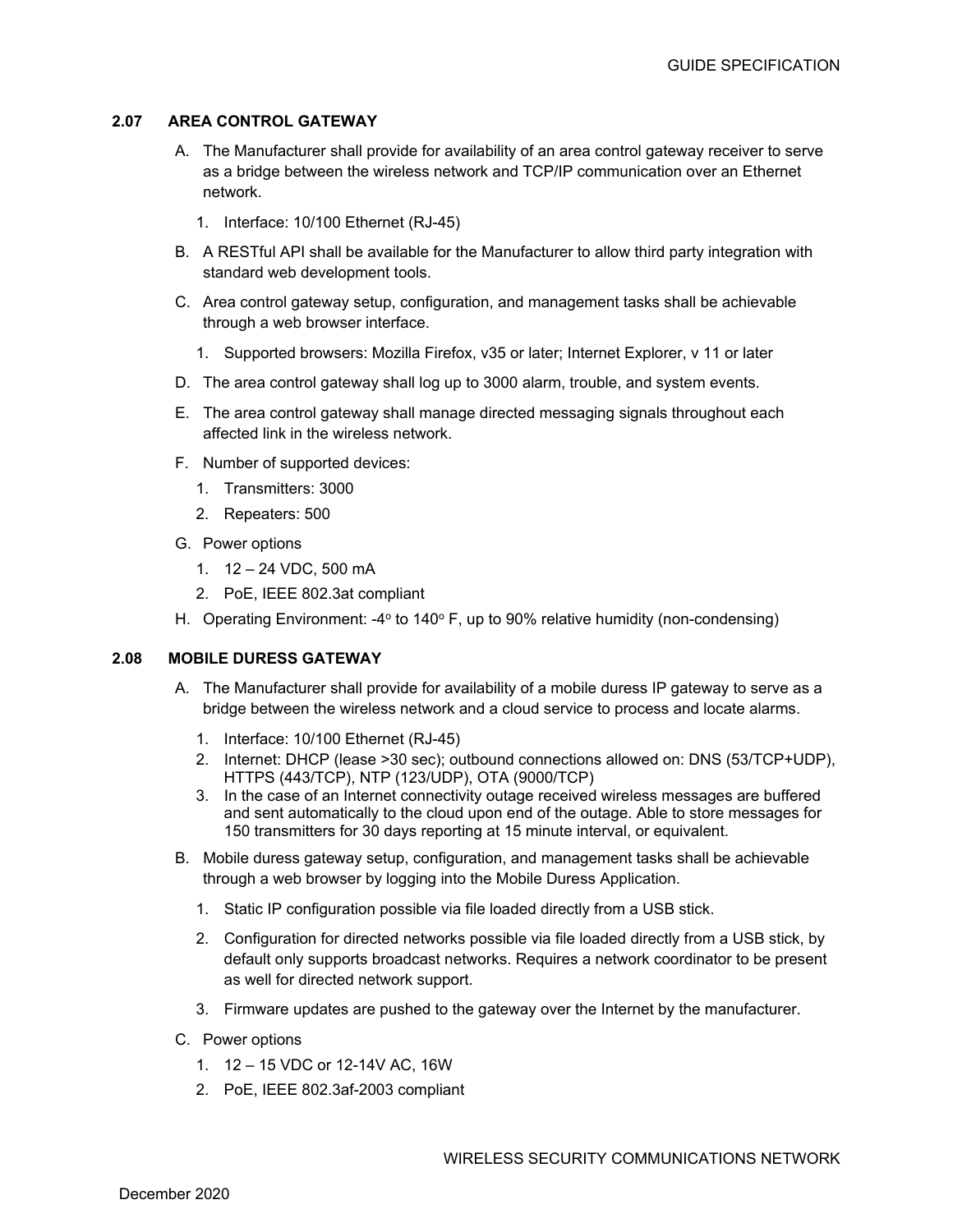D. Operating Environment:  $32^{\circ}$  to  $140^{\circ}$  F, up to 90% relative humidity (non-condensing)

## **2.09 NETWORK COORDINATOR**

- A. The network coordinator shall manage directed messaging signals throughout each affected link in the wireless network.
- B. The network coordinator shall support unidirectional and bidirectional device transmissions.
- C. Application interface: RS-232 serial
- D. Operating Environment: -4 $\degree$  to 140 $\degree$  F, up to 90% relative humidity (non-condensing)

#### **2.010 MOBILE DURESS CLOUD SERVICE**

- A. API Integrations shall be used to receive system health, device health, and location messages related to alarm events.
	- 1. MQTT integrations shall be used for allowing third party monitoring systems to receive messages.

## **2.011 SYSTEM TOOLS**

A. The Manufacturer shall have available survey tools to allow determination of best locations for transmitters and repeaters, anticipated performance, system range, emulation of background noise.

- END OF SECTION –